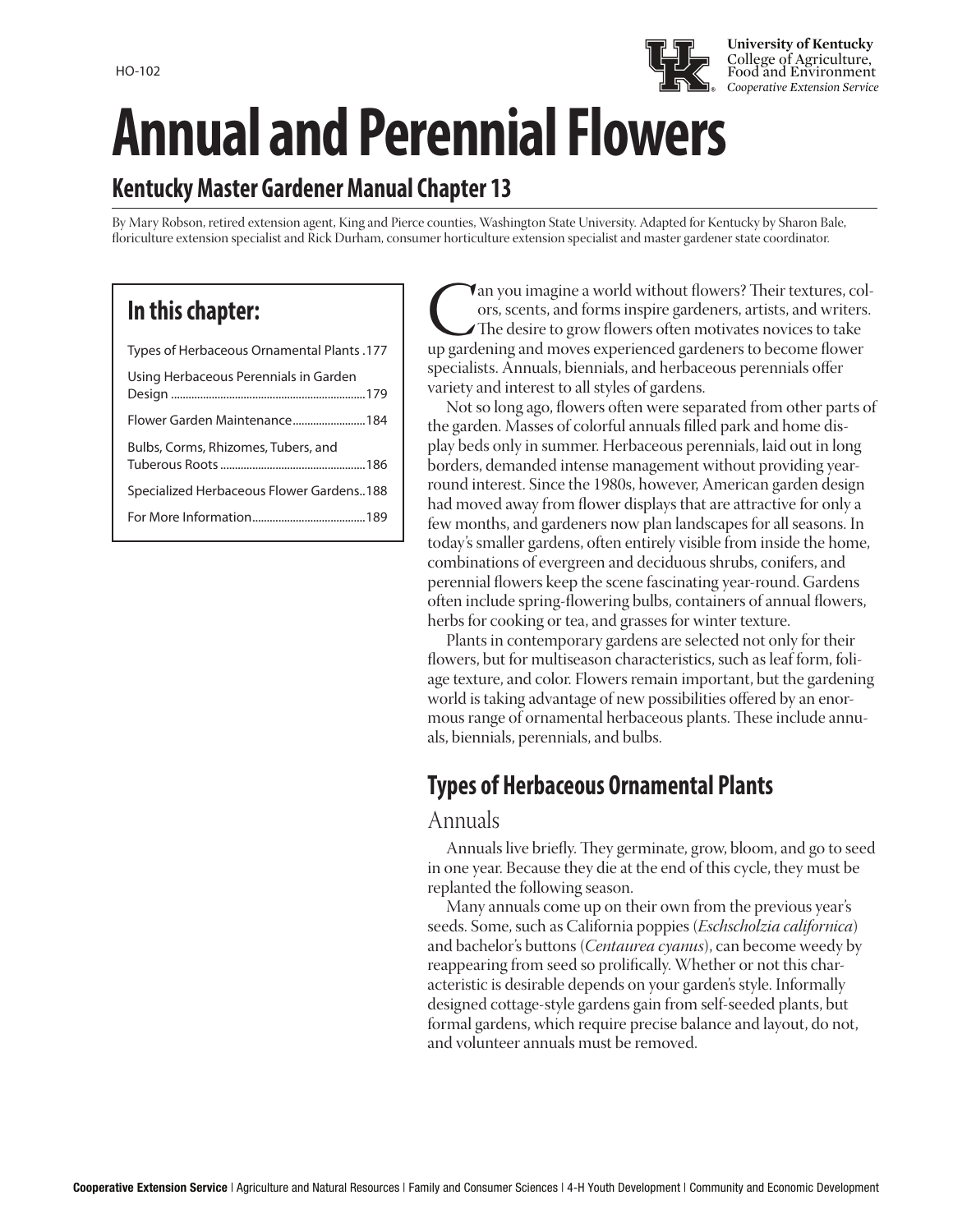Colorful, long-blooming, and easy to grow, annuals offer much to gardens. They often produce flowers or decorative leaves steadily from early summer until they set seed or are killed by frost. Annuals are particularly useful for colorful window boxes, container plantings, hanging baskets, and school or youth gardens. Their quick growth from seeds or transplants is gratifying for young gardeners.

Some cool-season annuals such as pansies (*Viola wittrockiana*) and ornamental kale (*Brassica* spp.) can be planted in fall to replace summer annuals in containers, window boxes, and gardens. Table 1 lists the heightand bloom color of common annuals.

**Table 1.** Height and bloom color of common annuals.

| Plant                               | <b>Height</b><br>(inches) | <b>Bloom color</b>                            |
|-------------------------------------|---------------------------|-----------------------------------------------|
| African daisy                       | $6 - 12$                  | White, yellow, salmon                         |
| Ageratum                            | $4 - 24$                  | Blue, white                                   |
| Amaranthus                          | $48 - 96$                 | Red, red and green                            |
| Arctotis                            | 24                        | White with bluish eye                         |
| Aster (Callistephus chinensis)      | 18                        | Yellow, pinkish red, blue,<br>white, lavender |
| bacopa                              | $6 - 10$                  | White, blue                                   |
| Balsam (Impatiens balsamina)        | $12 - 18$                 | Rose, purple, white                           |
| Basil, purple (foliage)             | 15                        | Red-purple foliage                            |
| Begonia                             | $6 - 12$                  | Pink, red, white                              |
| <b>Browallia</b>                    | $8 - 12$                  | Blue, violet, white                           |
| Calendula                           | $12 - 24$                 | Yellow, gold, orange                          |
| Cabbage, flowering                  | $8 - 14$                  | Red to white                                  |
| Calilbrachoa                        | $6 - 12$                  | Various                                       |
| Castor bean (foliage)               | $72 - 96$                 | Red, inconspicuous flowers                    |
| Capsicum                            | $6 - 24$                  | Red, orange, purple fruit                     |
| Cockscomb (Celosia)                 | $18 - 36$                 | Blue, red, yellow, orange                     |
| Cornflower (Centaurea cyanus)       | 36                        | Pink, blue, white                             |
| Coleus (foliage)                    | $8 - 20$                  | Variegated foliage                            |
| Cosmos sulphureus                   | $18 - 24$                 | Red, orange, yellow                           |
| Cosmos bipinnatus                   | $48+$                     | White, lavender                               |
| Dusty miller (Artemisia stellerana) | 24                        | Silvery foliage, yellow flowers               |
| Evolvulus 'Blue Daze'               | $6 - 10$                  | Blue                                          |
| Fan flower (Scaevola aemula)        | $6 - 8$                   | Blue, white                                   |
| Forget-me-not (Myosotis)            | 12                        | Blue, pink                                    |
| Four o'clock (Mirabilis)            | 24                        | Pink, white, yellow                           |
| Gaillardia pulchella                | $15 - 24$                 | Yellow, orange, red                           |
| Geranium                            | $12 - 18$                 | pink, red, white, salmon,<br>lavender         |

*continued on next page*

### Biennials

Biennials often confuse gardeners. They require two full years to complete their growth cycle and die after the second year. The first year, they grow foliage and roots but do not flower. The second year, they flower and go to seed. Their garden uses are closer to those of annuals than perennials, but many are cherished components of perennial gardens.

Some biennials are spectacularly showy because the inflorescence (flower stalk) can be huge, as on the gray-leafed *Verbascum olympicum*, which reaches 8 or 9 feet tall. Foxgloves (*Digitalis purpurea*), forget-menots (*Mysotis sylvatica*), and hollyhocks (*Alcea rosea*) are common biennials.

Provide undisturbed space for biennial plants, because they require a summer growing season and winter rest before flowering. Many biennials need winter protection in cold climates. Some gardeners start biennials in a nursery bed and move them to permanent positions in their second year when they are ready to flower.

Know how to identify the first-year leaves (the vegetative stage) to avoid pulling the plants as weeds before their secondyear flowering period.

In some cases, newer cultivars of some biennials have been bred to produce blooms the first season. Hollyhock 'Queeny Purple' and digitalis 'Camelot' are just two examples. When choosing a plant, be sure to read the information about that particular cultivar.

### Perennials

Unlike annuals and biennials, perennial plants live year after year. Trees and shrubs are woody perennials. Mature garden, park, and arboretum landscapes often are composed mostly of woody perennial plants.

Many familiar garden flowers are perennials, such as peonies (*Paeonia* spp.) and Shasta daisies (*Leucathemum maximum*).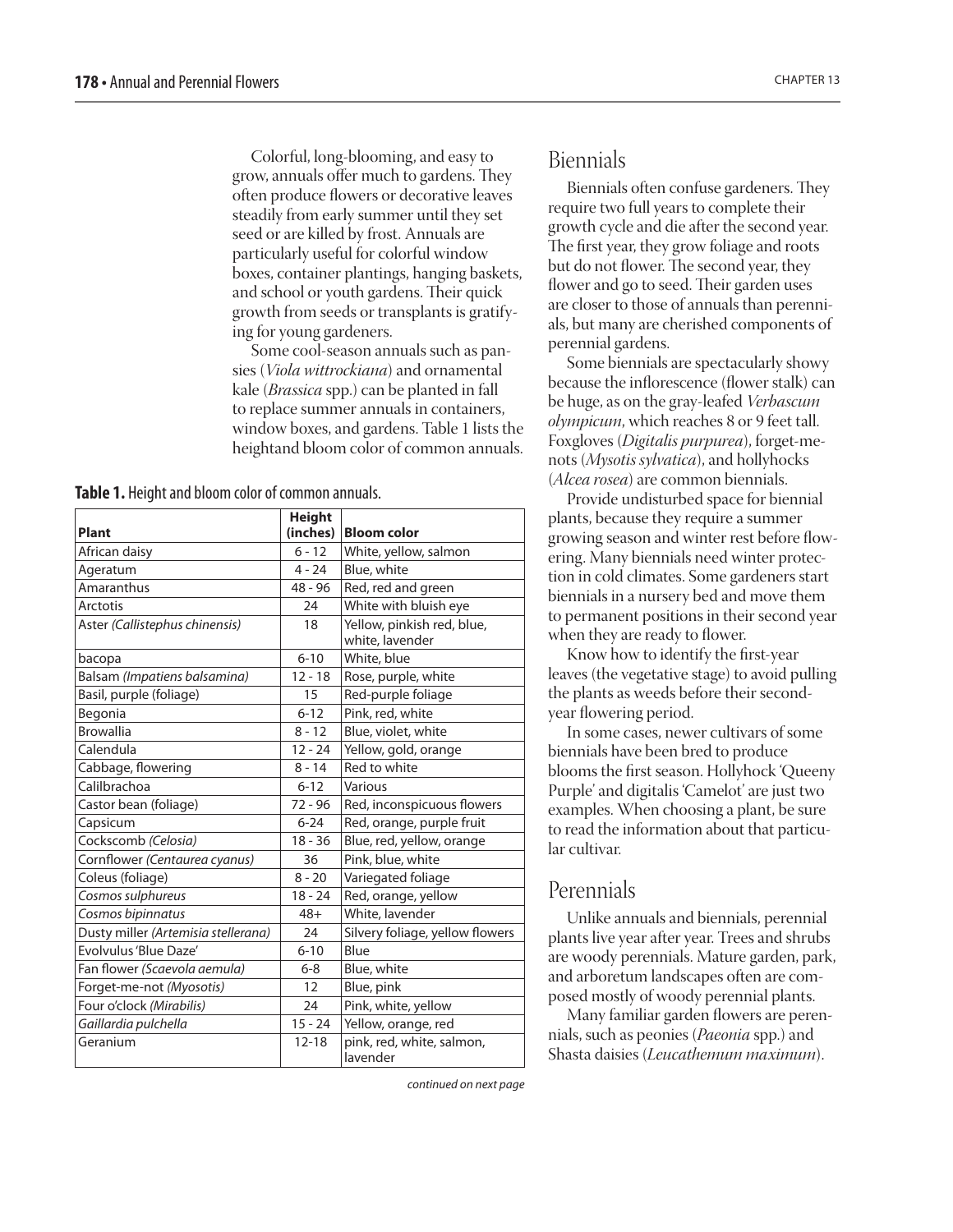<span id="page-2-0"></span>These plants are called herbaceous because they do not form permanent woody branch structures as do shrubs and trees.

Hardy perennials live through winter in the ground, reviving from their crowns in spring. They send up new shoots, often through the remains of the previous year's dead stems, leaves, and flowers. Some perennials, such as peonies *(Paeonia* spp.), may survive for decades, long outliving the gardener who planted them. Some may only live a few years in the garden, if at alll. It is very important to choose perennials that are appropriate for the location's hardiness zone and general climate conditions.

|  |  | Table 1. Height and bloom color of common annuals. |  |  |  |  |
|--|--|----------------------------------------------------|--|--|--|--|
|--|--|----------------------------------------------------|--|--|--|--|

|                                      | <b>Height</b> |                                                 |
|--------------------------------------|---------------|-------------------------------------------------|
| Plant                                | (inches)      | <b>Bloom color</b>                              |
| Gomphrena                            | $12 - 36$     | Lavender, purple, red, white                    |
| Heliotrope                           | 10            | Rose                                            |
| Impatiens                            | $8 - 24$      | Red, pink, white, orange                        |
| Lantana                              | $12 - 36$     | Red, yellow, white, lavender                    |
| Licorice plant                       | $6 - 10$      | Grey, lime-green                                |
| Lobelia                              | $4 - 18$      | Blue, violet, white, pink                       |
| Mandevilla                           | Vine          | Pink                                            |
| Marigold (Tagetes)                   | $8 - 48$      | Yellow, orange to red-brown                     |
| Melampodium                          | 24            | Yellow                                          |
| Mimulus                              | $12 - 30$     | Yellow, red                                     |
| Nicotiana                            | $24 - 48$     | Red, pink, white                                |
| Nigella                              | $12 - 15$     | White, blue, violet                             |
| Pansy (Viola)                        | $8 - 12$      | Blue, purple, white, yellow                     |
| Petunia                              | $6 - 12$      | White to rose, purple                           |
| Portulaca                            | 8             | Yellow, white, rose, orange                     |
| Salvia                               | $18 - 36$     | Blue, red, white                                |
| Salvia farinacea (Mealycup sage)     | $14 - 18$     | Blue, white                                     |
| Snapdragon (Antirrhinum)             | $6 - 18$      | Blue, purple, yellow, orange,<br>red            |
| Statice, (Limonium) sinuatum         | $18 - 24$     | Yellow, rose, violet, white                     |
| Strawflower (Helichrysum)            | 36            | White, red, yellow                              |
| Sunflower (Helianthus)               | $12 - 108$    | Yellow to red-brown                             |
| Sweet alyssum (Alyssum<br>maritimum) | $3 - 10$      | White, purple                                   |
| Sweet Potato vine                    | vine          | Green, purple                                   |
| Tithonia                             | 48            | Orange                                          |
| Torenia                              | 12            | White, blue, violet                             |
| Verbena                              | $8 - 24$      | White, pink, blue, red                          |
| Vinca                                | $8 - 12$      | White, lavender, pink                           |
| Zinnia                               | $6 - 36$      | Red, pink, yellow, orange,<br>white, lime green |

Some hardy perennials may live for several years in this area and then mysteriously die when no obvious disease or insect problem is apparent. This type of death is often attributed to the "weather." When we have wide temperature fluctuations during the winter, the hardiness of the plant may be affected.

Tender perennials won't survive outdoor winter conditions even with protection. They must be lifted before frost, stored, and replanted after danger of freezing weather passes. Dahlias, gladiolus, and tuberous begonias, are just some examples.

How a perennial is classified depends on the climate zone the plant is being grown in. For example, a lantana in an annual in Kentucky. In southern Florida it has become an invasive perennial. When purchasing perennials look for those plants that are hardy in Zone 6 or less. Some parts of Kentucky are Zone 7 but plants that are labeled as Zone 7b may have some hardiness problems.

## **Using Herbaceous Perennials in Garden Design**

Because perennials reappear year after year, they have advantages over annuals. The plants can fill space rapidly if grown in proper conditions. Many reach their mature size several years after planting, expanding gradually into large, showy clumps. There are hundreds of different perennials, each with a distinct texture, color, scent, and form, which makes choosing plants an intriguing adventure.

Most perennials bloom for a fairly short time, from one to three weeks, although some, such as coreopsis (*Coreopsis verticillata*), can bloom persistently for as long as six weeks. Careful perennial plant selection can provide garden interest from early spring to frost and even through winter.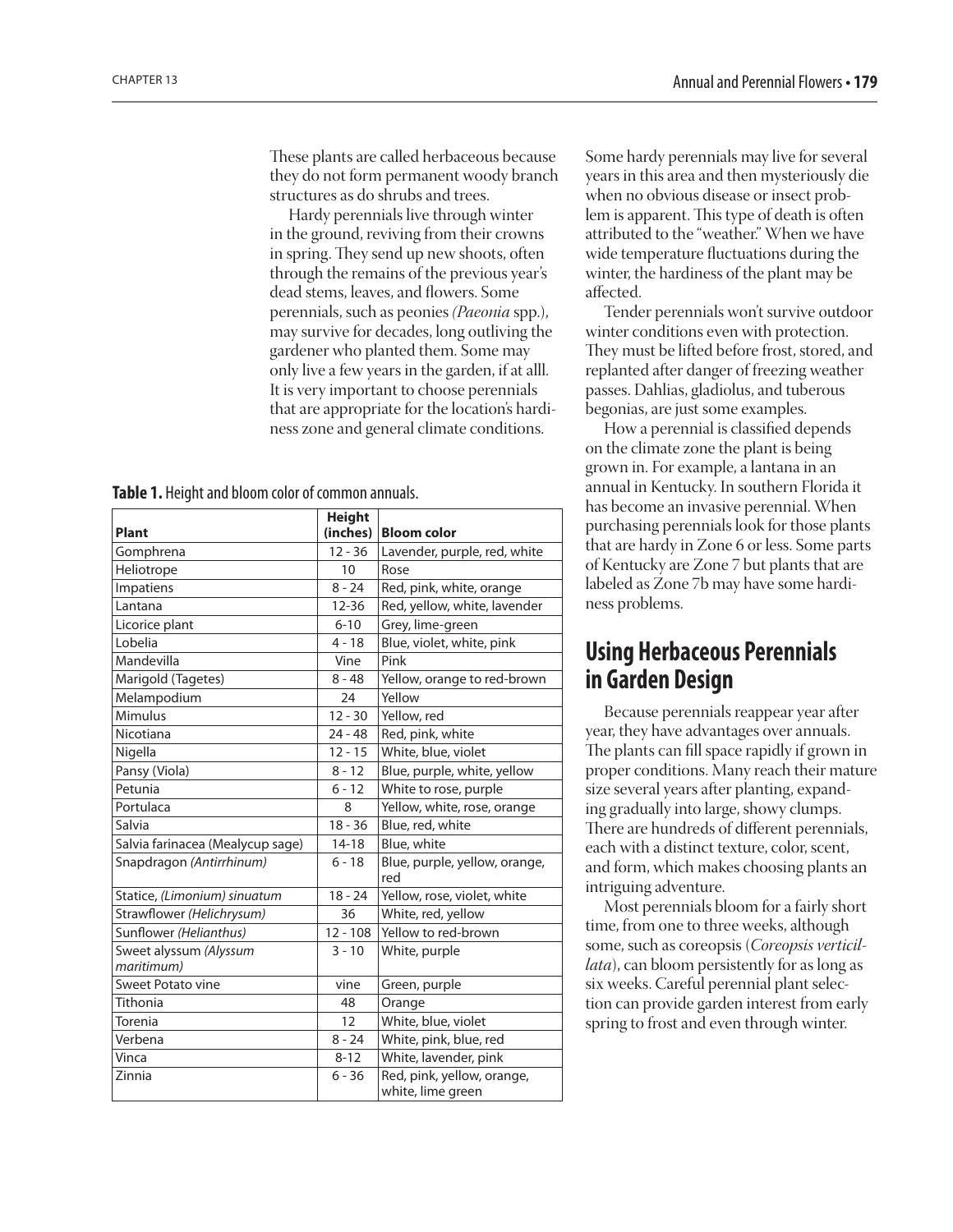| <b>Botanical name</b>               | Common name           | <b>Height</b><br>(inches) | Color           |  |
|-------------------------------------|-----------------------|---------------------------|-----------------|--|
| Late winter, spring                 |                       |                           |                 |  |
| Chionodoxa luciliae                 | glory-of-the-snow     | 4                         | blue            |  |
| Crocus (species and<br>hybrids)     | crocus                | 4                         | various         |  |
| <b>Endymion hisipanicus</b>         | Spanish bluebell      | $12 - 15$                 | blue, white     |  |
| Eranthis hyemalis                   | winter aconite        | 3                         | yellow          |  |
| Galanthus nivalis                   | common snowdrop       | $6 - 12$                  | white           |  |
| Helleborus (species and<br>hybrids) | Lenten rose           | $15 - 18$                 | various         |  |
| Hyacinthus orientalis               | hyacinth              | $12 - 14$                 | various         |  |
| Iberis sempervirens                 | candytuft             | $3-6$                     | white           |  |
| Iris danfordiae                     | danford iris          | $4 - 6$                   | yellow          |  |
| Leucojum vernum                     | spring snowflake      | $10 - 12$                 | white           |  |
| Mertensia virginica                 | Virginia bluebells    | $12 - 14$                 | blue            |  |
| Muscari armeniacum                  | grape hyacinth        | $6 - 8$                   | blue            |  |
| Narcissus pseudonarcissus           | narcissus, daffodil   | varies                    | various         |  |
| Scilla siberica                     | Siberian squill       | $3-6$                     | blue            |  |
| Tulipa (species and<br>hybrids)     | tulip                 | varies                    | various         |  |
| Late spring, early summer           |                       |                           |                 |  |
| Achillea filipendulina              | fern-leaf yarrow      | 24-36                     | yellow          |  |
| Amsonia tabernaemontana             | amsonia               | $12 - 36$                 | blue            |  |
| Aquilegia (hybrids)                 | columbine             | varies                    | various         |  |
| Aurinia saxatilis                   | basket-of-gold        | 12                        | yellow          |  |
| Armeria maritima                    | common thrift         | $6 - 12$                  | pink            |  |
| Astilbe arendsii                    | astilbe               | 24-36                     | various         |  |
| Baptisia australis                  | false indigo          | 36-48                     | blue            |  |
| Brunnera macrophylla                | heartleaf brummera    | $12 - 18$                 | blue            |  |
| Campanula glomerata                 | clustered bellflower  | $12 - 18$                 | blue,<br>purple |  |
| Convallaria majalis                 | lily of the valley    | $10 - 12$                 | white, pink     |  |
| Dianthus barbatus                   | sweet William         | $10 - 18$                 | various         |  |
| Dianthus gratianapolitanus          | cheddar pink          | $9 - 12$                  | rose, pink      |  |
| Dicentra spectabilis                | common bleeding heart | 18-24                     | pink            |  |
| Galium odoratum                     | sweet woodruff        | $4 - 9$                   | white           |  |
| Heucherella tiaraelloides           | foamy bells           | 15-24                     | pink            |  |
| Hemerocallis (hybrids)              | daylily               | varies                    | various         |  |
| Iris (hybrids)                      | tall bearded iris     | $12 - 24$                 | various         |  |
| Iris sibirica                       | Siberian iris         | 24-36                     | various         |  |
| Leucanthemum x superbum             | shasta daisy          | 18-24                     | white           |  |
| Paeonia suffructicosa               | tree peony            | varies                    | various         |  |
| Paeonia (hybrids)                   | peony                 | varies                    | various         |  |
| Papaver orientale                   | Oriental poppy        | 18-36                     | various         |  |
| Phlox subulata                      | moss phlox            | $6 - 9$                   | various         |  |

Italian arum (*Arum italicum*) is an example of a plant that produces winter interest. The foliage appears in late fall and persists over the winter. The bright orange-red berries that are produced on strong stems also provide color well into the winter.

Successful flower gardening depends, as does any other aspect of gardening, on understanding your site's characteristics and matching them to the needs of individual plants. Annual and perennial flowers have been hybridized for centuries, chosen from wild plants originating in bogs, sunny prairies, alpine meadows, woodland shade, and many other growing conditions. Understand your garden environment before selecting herbaceous plants. Analyze the hours of daylight, soil texture, drainage, water availability, and winter frost conditions. Choose plants that have cultural needs matching your garden's characteristics.

For a low-maintenance perennial garden, consider several basic plant characteristics:

- Is the plant long-lived (lasting at least four seasons)?
- Does it grow strongly but not overwhelm other plants?
- Will it have a long bloom time?
- Is it attractive when out of bloom?
- Is it generally pest-resistant?

Peonies (*Paeonia* spp.), purple coneflower (*Echinacea purpurea*), and Autumn Joy sedum (*Sedum spectabile* 'Autumn Joy') are among the many herbaceous perennials that meet these criteria.

Garden design (which should be based on harmonious color patterns), bloom throughout the seasons, and intriguing year-round texture depend on the gardener's taste. Because herbaceous plants are used intensively in modern gardens, many books have excellent suggestions on how to design with them. Visiting gardens and nurseries and keeping an idea notebook also will help you develop design confi*continued on next page* dence and improve your garden choices.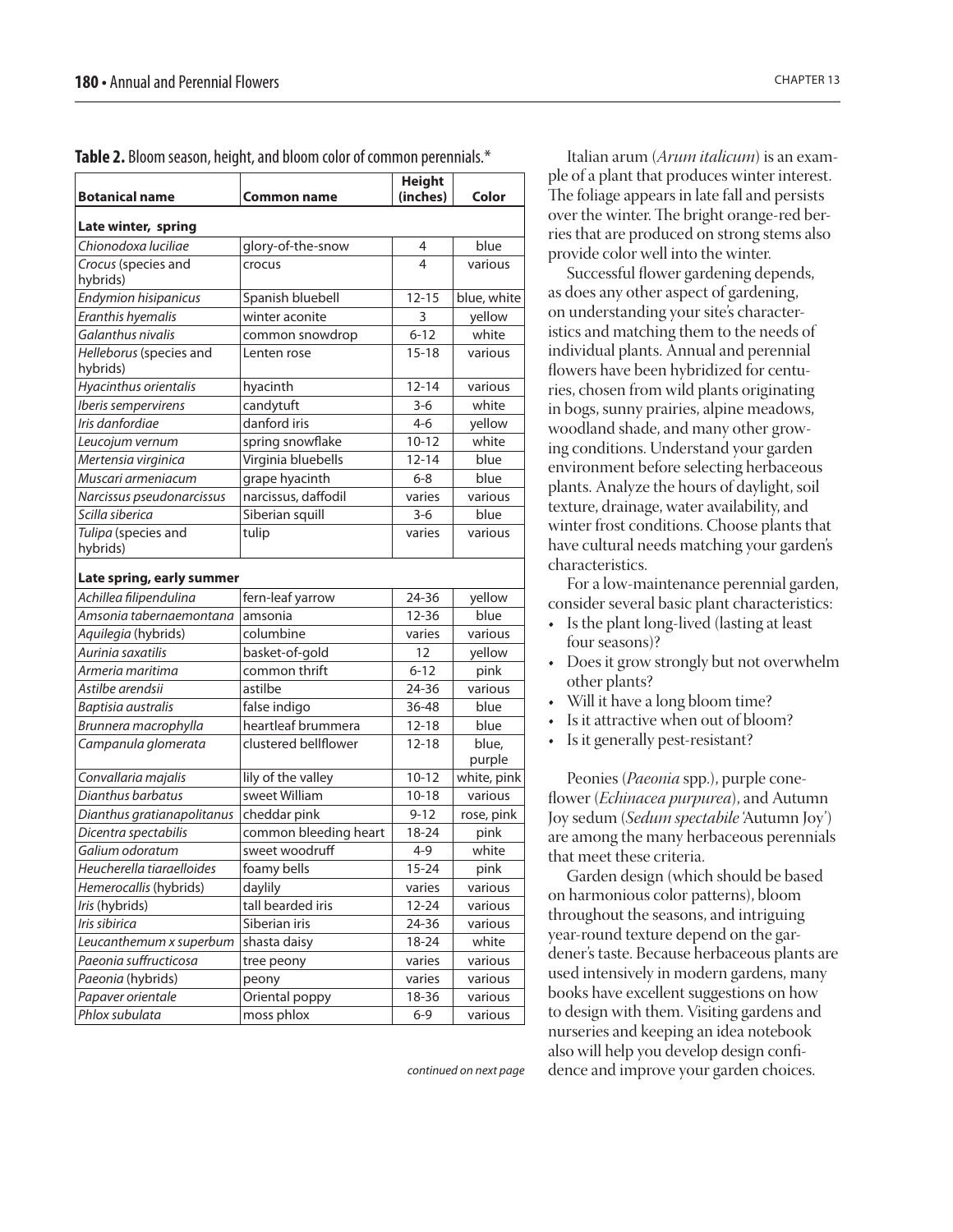| <b>Botanical name</b>      | <b>Common name</b>    | <b>Height</b><br>(inches) | Color              |  |
|----------------------------|-----------------------|---------------------------|--------------------|--|
|                            |                       |                           |                    |  |
| <b>Summer</b>              |                       |                           |                    |  |
| Achillea millefolium       | common yarrow         | $12 - 18$                 | various            |  |
| Asclepias tuberosa         | butterfly weed        | 24-36                     | orange             |  |
| Coreopsis grandiflora      | tickseed              | $12 - 24$                 | yellow             |  |
| Coreopsis verticillata     | thread leaf coreopsis | 18-36                     | yellow             |  |
| Echinacea purpurea         | purple coneflower     | 24-36                     | purple,<br>various |  |
| Echinops ritro             | globe thistle         | $12 - 36$                 | blue               |  |
| Heliopsis helianthoides    | sunflower heliopsis   | 36-48                     | yellow,<br>orange  |  |
| Heuchera sanguinea         | coral bells           | $12 - 18$                 | red                |  |
| Hosta (species, hybrids)   | hosta                 | $6 - 36$                  | purple,<br>white   |  |
| Liatris spicata            | spike gayfeather      | 24-36                     | mauve              |  |
| Limonium latifolium        | sea lavender          | 24-30                     | lavender           |  |
| Iris kaempferi             | Japanese iris         | 34-30                     | various            |  |
| Lilium (species, hybrids)  | lily                  | varies                    | various            |  |
| Perovskia atriplicifolia   | Russian sage          | $48+$                     | blue               |  |
| Phlox paniculata           | garden phlox          | 36-48                     | various            |  |
| Rudbeckia fulgida          | orange coneflower     | 18-30                     | yellow             |  |
| Late summer and early fall |                       |                           |                    |  |
| Anemone x hybrida          | Japanese anemone      | 24-36                     | white, pink        |  |
| Aster novae-angliae        | New England aster     | $48+$                     | violet,<br>purple  |  |
| Aster novi-belgii          | Michaelmas daisy      | $12 - 48 +$               | violet             |  |
| Eupatorium purpureum       | Joe-Pye weed          | $48+$                     | purple             |  |
| Sedum spectabile           | showy stonecrop       | $12 - 24$                 | pink               |  |
| Tricyrtis hirta            | common toad-lily      | 24-36                     | lilac              |  |

**Table 2.** Bloom season, height, and bloom color of common perennials.\*

\*Bloom times are only an estimate because location and spring temperatures can cause plants to bloom earlier or later than expected.



**Figure 1.** Flower border divided into bold plant groupings according to height. Background: large groups of tall plants. Foreground: shallower, wider groupings of small plants.

Table 2 lists perennials by season of bloom and gives their height and bloom color. Figure 1 illustrates how plants can be arranged according to height, while Figure 2 shows arrangement by season of bloom. Figure 3 is an example of a garden design that combines perennial and annual flowers with a variety of bloom seasons, colors, heights, and textures.

### Selecting Plants

Select annual and perennial plants for the best possible growth qualities. The popularity of flower gardening encourages plant hybridizers and growers to offer improved plants with more vigor, larger flowers, longer bloom periods, and more attractive leaves. For instance, pansies have been selected for color and form, production of pink flowers, orange/purple combinations (Vi*ola wittrockiana* 'Jolly Joker'), and diminutive yellow forms as well as the familiar, large, purple-whiskered faces.

When a design specifies a particular plant, look for cultivars that may have improved characteristics over the parent plant. Often this means seeking a named variety rather than simply a straight species. Association garden sales, specialty nurseries, mail-order catalogs, and knowledgeable local gardeners are good sources for extraordinary plants.



**Figure 2.** Flower border designed for continuous bloom from spring through fall.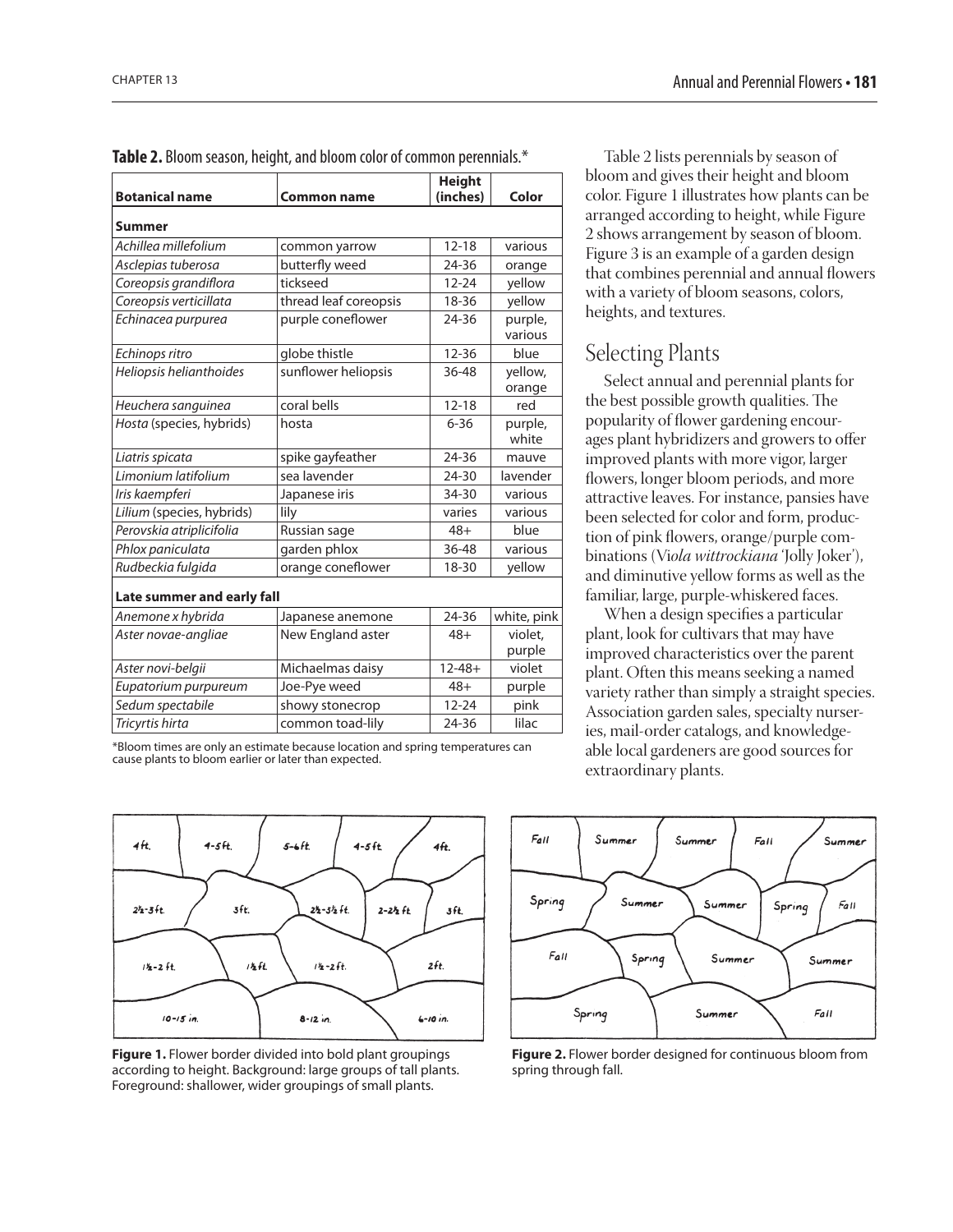**Figure 3.** Sample perennial/annual bed with a mix of bloom seasons, flower colors, and heights. In spring, blocks 1, 2, 3, 4, and 5 will bloom. In summer, blocks 4, 6, 7, 8, 9, 10, 11, and 12 will bloom. A=Annual; P=Perennial.



12. **Globe amaranth** (A): summer; white, pink, purple; 15–30"

### Soil Preparation

If you follow some sensible basic steps when installing a new garden, you'll have good results. For perennial gardens, soil preparation is a key to strong future growth. Later applications of fertilizer can't compensate for poorly prepared soil.

First, get rid of weeds, especially perennials such as quackgrass, dandelions, morning glory, and thistles. Then dig thoroughly, loosening the soil to at least 12 inches. (Double-digging often is recommended for herbaceous perennial gardens. This process involves digging 20 to 24 inches deep, loosening the soil, and moving the top layer down about one shovel's depth. This practice increases air and nutrients available to roots and can produce a fine garden site capable of sustaining plants for many years.)

Spread 3 to 4 inches of organic material across the soil surface and dig it in well. This addition will help increase the soil's water-holding capacity and improve root penetration and aeration. Commercial compost, homemade compost, chopped or composted leaves, composted sawdust, fine bark, and composted manure make good amendments.

Recognize that many perennials form large, heavy root structures, which can rot if the site isn't well-drained, particularly if there is a high water table in winter. If you face this situation, improve drainage or choose plants suitable for damp conditions (for instance, cardinal flower [*Lobelia cardinalis*]).

Soil testing is helpful when starting a garden on an unfamiliar site or when expanding an existing garden. Many herbaceous perennials grow well in slightly acid soil, but some need supplemental lime if the soil pH is below 6.0. A soil test will provide a recommendation for adjusting the pH if it is required. Generally, sulphur can be added to lower the pH and lime can be added to increase the pH.

# Propagation

#### Annuals and biennials

These flowers generally are started from seed or are purchased as small plants. Many annual seeds can be sown directly in the garden. For annuals that are hard to transplant, such as Shirley poppies (*Papaver rhoeas*), direct seeding is necessary. When choosing flowers for children's gardens, seeds such as nasturtiums (*Tropaeolum majus*) and sunflowers (*Helianthus annuus*), which sprout quickly and are large enough to handle, inspire satisfaction.

Many other annuals and biennials do best if started in a propagation bed or tray and then transplanted as small plants. Marigolds (*Tagetes* spp.), violas and pansies (*Viola* spp.), and snapdragons (*Antirrhinum majus*) transplant well. Start seedlings indoors four to six weeks before they will be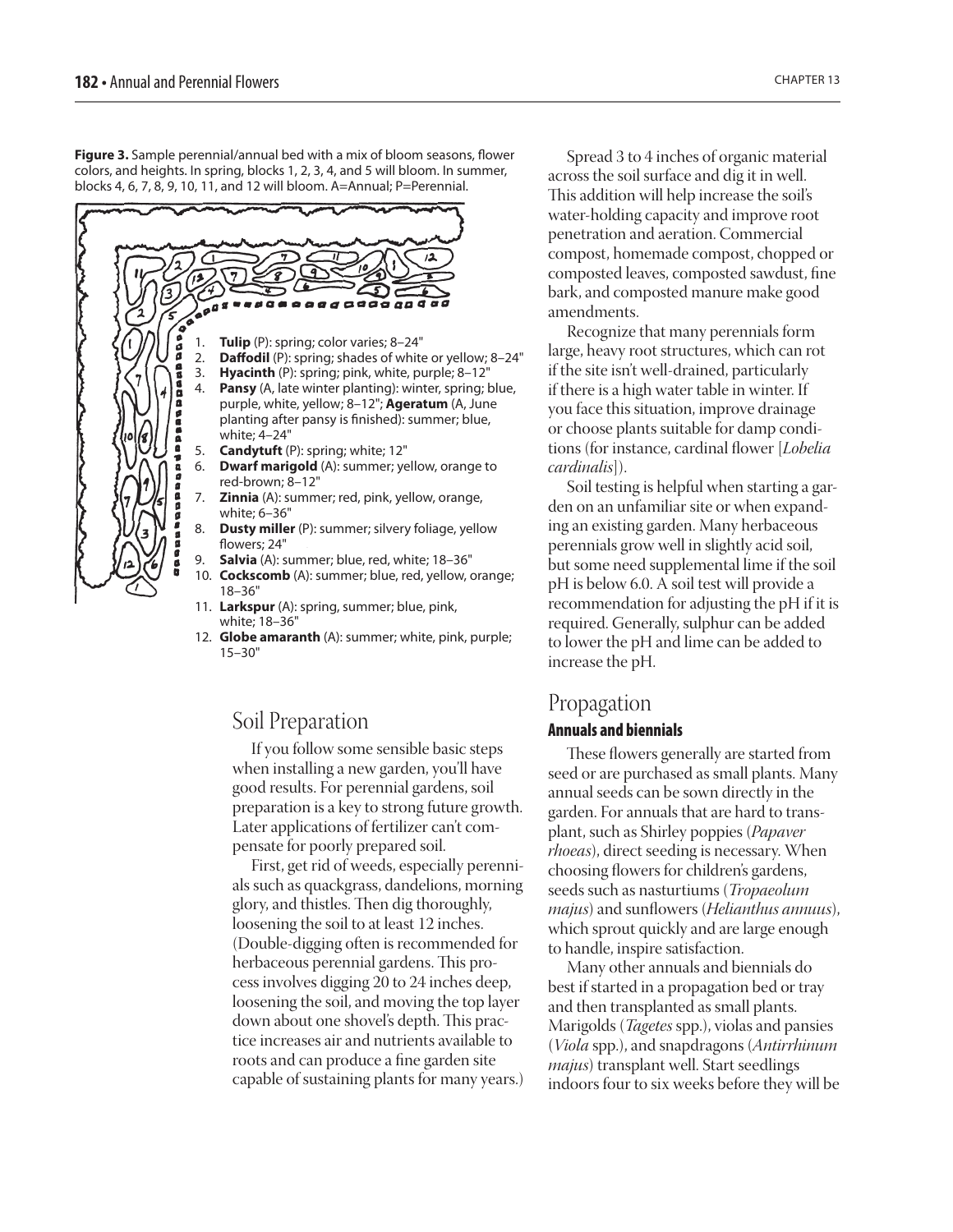planted in the garden. Provide ample light, using auxiliary light if necessary, to grow stocky, healthy transplants. Beware of starting seedlings too early; they grow poorly if left too long in low light and crowded indoor conditions.

Buying seedlings from nurseries is very convenient, especially for annuals with very fine seeds, notably petunias, impatiens, and fibrous begonias. Unless you have excellent propagation facilities, plants are difficult to grow from fine seed.

#### **Perennials**

Perennials grow more slowly than annuals, and many do not bloom the first year, although some will. You can start them from seed in a nursery bed and transplant them to a final location when they are sturdy enough. Often they are ready to transplant late in their first season.

Keep in mind that starting perennials from seed can be a slow process and may require waiting several years before any blooms appear. The cost of purchasing perennials is often directly related to the number of years the plant has been in production. While some of the newer cultivars of certain perennials have been bred to produce blooms the first season from seeding, others require several years of growth before any blooms will be produced.

**Division**—As herbaceous perennials develop established root systems, they spread into large clumps, so many can be propagated by division.

Divide perennials as part of your general garden maintenance, because growth and performance decrease when plants get crowded. Centers die out on many plants, such as Siberian iris (*Iris siberica*). Division rejuvenates plants and results in extra plants to share with friends or donate to plant sales.

The proper time to divide perennials depends on the particular plant. In general divide fall-blooming plants such as aster (*Aster* spp.) in very early spring. Spring bloomers such as iris (*Iris* spp.) can be divided in late summer or early fall.

Select vigorous shoots from the outer part of a clump. Discard the center. Divide the plant into several sections of three to five shoots each. Make large divisions, because small pieces will not bloom much the first year after planting. Before replanting, add compost or other organic materials to the soil.

**Cuttings**—Many plants can be propagated from either tip or root cuttings. Generally, tip cuttings are easier to grow than root cuttings.

Take 2- to 6-inch-long tip cuttings from perennials such as candytuft (*Iberis sempervirens*) or lavender (*Lavandula angustifolia* and others). Remove all foliage from the lower one-third of the cutting. Insert cuttings in a clean planting mix such as onehalf sharp sand and one-half peat moss.

Professional growers supply bottom heat and provide moisture through automatic misting systems that keep cuttings moist while roots form. If you don't have these systems, rooting will be slower and require more care, but you still can be successful. Cover cuttings with a sheet of clear plastic to retain moisture. Support the plastic to keep it from touching the foliage. Place the cuttings in a light area but out of direct sun. In direct sun, high temperatures can build up under the plastic on warm days and can kill cuttings.

When cuttings resist a slight tug, they have begun to root. The plants then start to take up water and nutrients. Poke holes in the plastic to provide more air circulation to the rooting plants, gradually adding holes as more roots grow. When the plants have formed good root balls, transplant them to a nursery bed or container and begin fertilizing.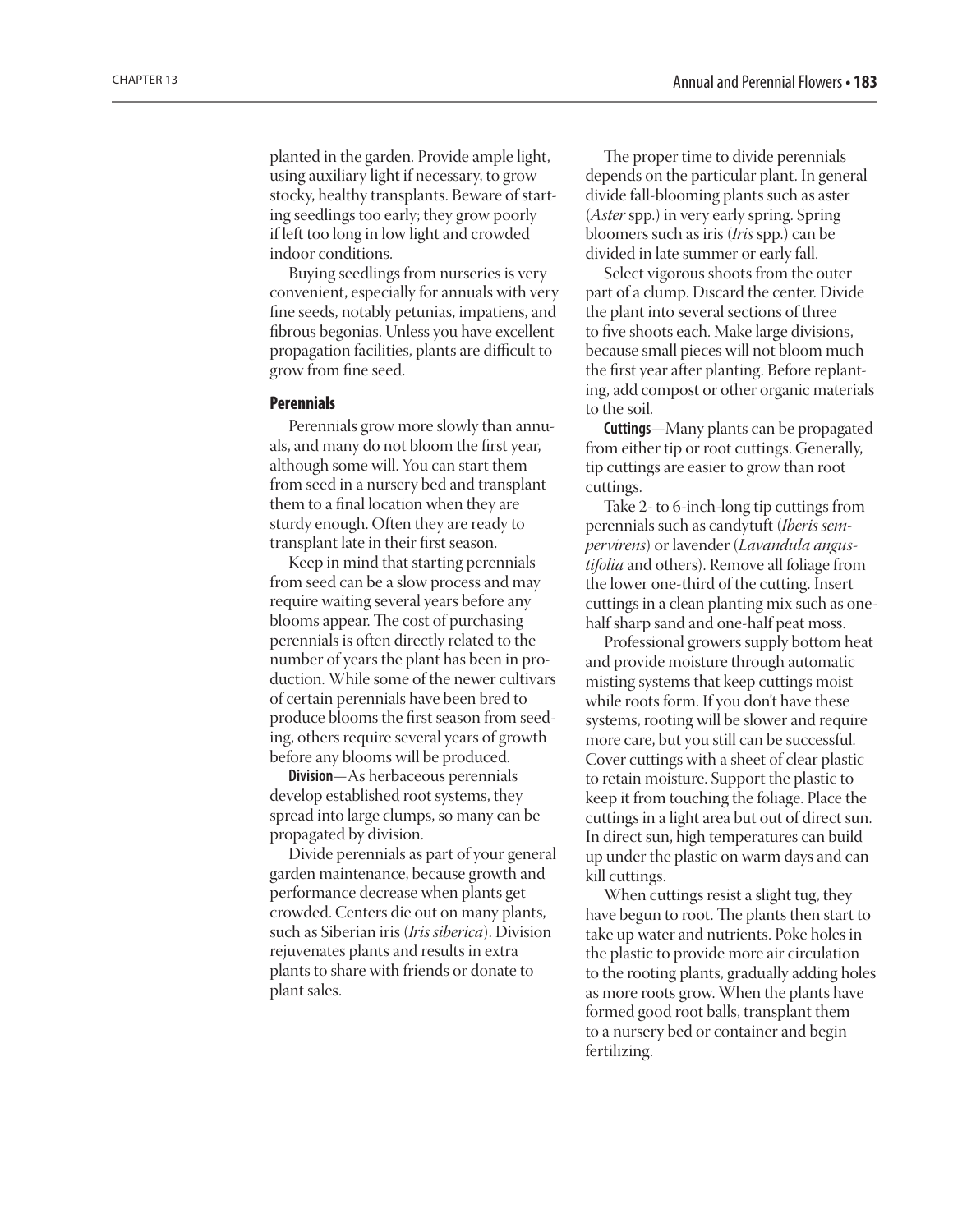<span id="page-7-0"></span>Root cuttings also work to propagate some plants, such as Oriental poppies (*Papaver orientalis*), phlox (*Phlox paniculata*), and baby's breath (*Gypsophila paniculata*). Dig plants in late summer after they have bloomed and are going dormant. Choose pencil-sized roots and cut them into 4-inch sections. Shoots will not appear until the following growing season.

## **Flower Garden Maintenance**

Regular, planned maintenance keeps plants healthy and a garden looking attractive.

## Fertilizing

Annuals need regular fertilizing. Wellprepared soil and organic mulch help make nutrients available to plants, but annuals grow so rapidly that supplemental fertilizer helps. When planting, incorporate about 5 pounds per 100 square feet of 5-10-5 or 5-10-10 fertilizer. Then fertilize at regular intervals, about every three weeks. Don't add fertilizer to dry soil; be sure to water before and after fertilizing.

When planting a new perennial garden, add about 5 pounds of 5-10-5 or 5-10-10 per 100 square feet and dig it in thoroughly before planting. Fertilize established herbaceous perennials as they start growth each year. Perennial plants that bloom in late summer or fall, such as asters, need regular fertilization before bloom, so feed them monthly until September. Perennials such as peonies that complete their bloom and growth by June do not need fertilizer in midsummer. In general, two light applications of fertilizer per year are sufficient for supplying extra nutrients if soil conditions are good. Always water after applying fertilizer.

## Weeding

Keep annuals and perennials free of weeds. A combination of hand weeding and mulch is effective. Weed regularly to prevent seeds from becoming established. Herbaceous plants shade out some weeds when mature but require extra vigilance while they are too small to compete.

Use herbicides with great care in herbaceous plantings, if at all. Always read the label of any herbicide before using. The label will list plants that will not be damaged as well as list those plants that may be severely damaged by that particular chemical. Use them only around woody plants established in the landscape for more than six months.

It's best to remove annual weeds at the seedling stage by hoeing lightly, avoiding the roots of desired plants. You can spottreat persistent perennial weeds such as morningglory with a postemergent herbicide such as glyphosate (sold as Roundup and many other trade names), but take great care to keep herbicides off the leaves of all desirable plants.

#### Watering

Most annuals need regular water because they don't make deep root systems. However, some annuals, such as cosmos (*Cosmos bipinnatus*), tolerate summer dry spells.

Do not allow herbaceous perennials to dry out in their first season. Many tolerate dry soils once established, however. Interest in water conservation causes many gardeners to choose plants that need little supplemental water. Plants such as artemisia, echinacea, Jerusalem sage (*Phlomi*s spp.), and santolina use only moderate amounts of water.

To use water efficiently, group plants according to water needs. Till the soil deeply and amend it with compost or other organic material.

When you water, use efficient methods such as soaker hoses or drip irrigation systems, and apply water slowly and deeply.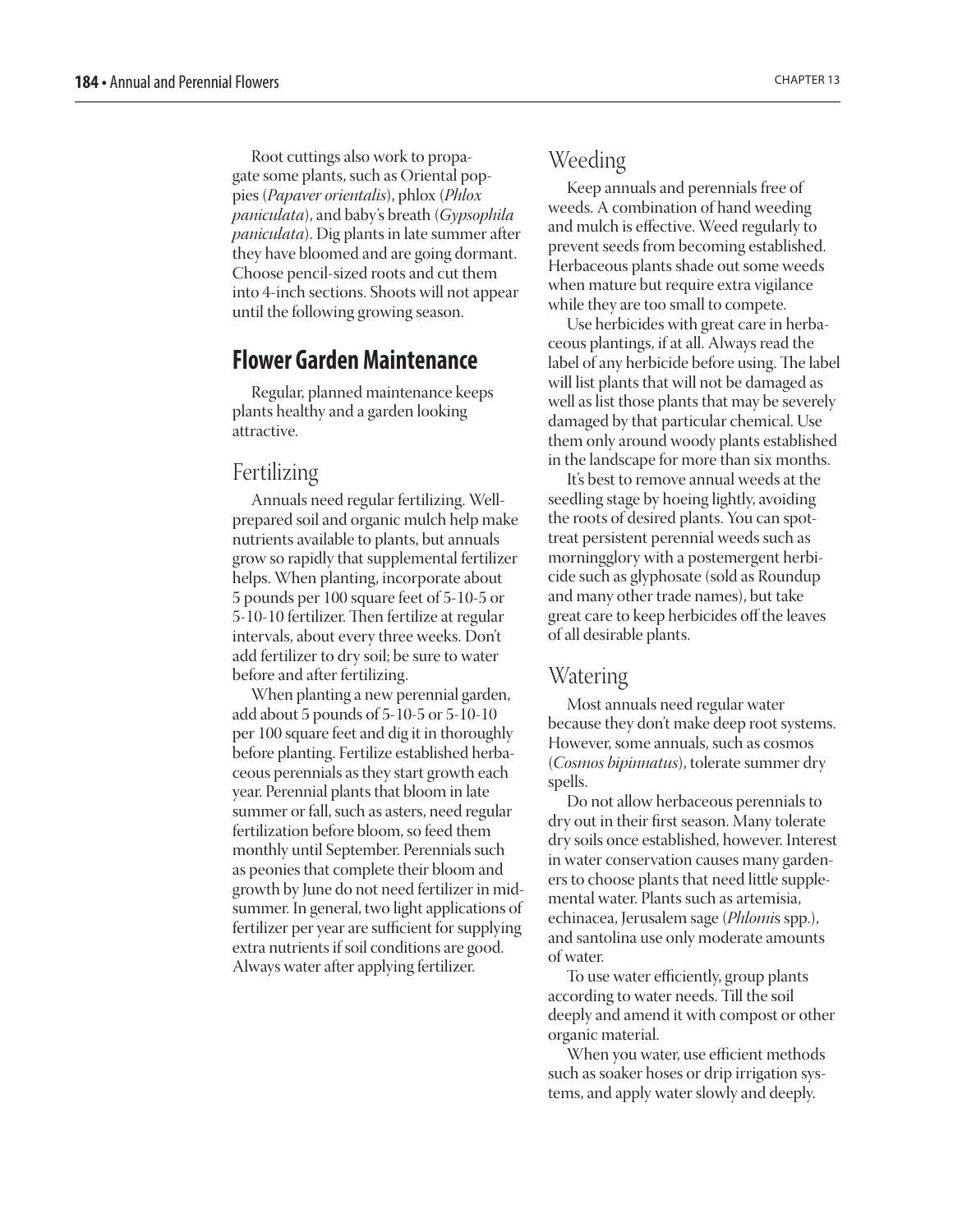

## Mulching

Organic mulch is useful in perennial and annual flower beds. Use compost (commercial or homemade), composted sawdust, chopped or composted leaves, or other materials for mulching.

Two applications of mulch each year are helpful. Apply 2 to 3 inches in spring after weeding and fertilizing to retain soil moisture, suppress annual weed seeds, and improve the bed's appearance. Apply mulch again in late fall. As it breaks down over winter, this material will provide some winter protection and weed suppression.

Do not cover a perennial plant's crown (the central growing area above the roots) with winter mulch, but do bring it up to the edge of the crown. In cold locations, you can cover the entire plant after the soil freezes or after several freezing nights. If you cover plants too soon, they may begin to grow under the mulch and may be killed by severe cold. Evergreen boughs make a good mulch, particularly in cold winter areas.

Pull mulch off plants in early spring when weather warms, allowing new growth to emerge.

## Staking

Many tall herbaceous flowering plants must be tied to stakes or provided with another support system, especially in windy and exposed areas. Dahlias, for example, may require support. Wind, rain, or the weight of foliage and blossoms will bend or

break these plants' stems and ruin the display. Broken stems also can lead to disease problems.

Many short perennials such as peonies require support to keep flower heads upright. A plant that flops over onto adjoining plants will smother its neighbors and destroy a garden's attractiveness.

Commercial systems such as grates with legs work fine, but you also can improvise supports from bamboo stakes, twigs, or branches. Choose staking material that is about 6 inches shorter than the plants' ultimate height.

Whatever method you use, put support systems in place while plants are small and tie plants loosely to the stake as they grow (Figure 4). Rapid growth will hide the stake, wires, or strings.

## Deadheading and Disbudding

Regular maintenance for annuals includes removing flowers before they go to seed. This process is called deadheading. By preventing seed formation, you can extend the bloom period on many plants, such as pansies, marigolds, and petunias.

Deadheading not only might prolong the bloom period, but it improves a garden's appearance. Some early summerblooming perennials such as certain daylilies (*Hemerocallis* spp.) produce a second flush of flowers in fall if stems are cut to the ground after bloom and before seeds set. In other cases, however, seeds may be part of the garden show. Gladwin iris (*Iris foeditissima*), for example, is grown for its showy seed pods.

**Figure 4.** Staking plants: In (a) and (b), plants are tied too tightly. In (c) and (d), principal branches loosely. which is better.

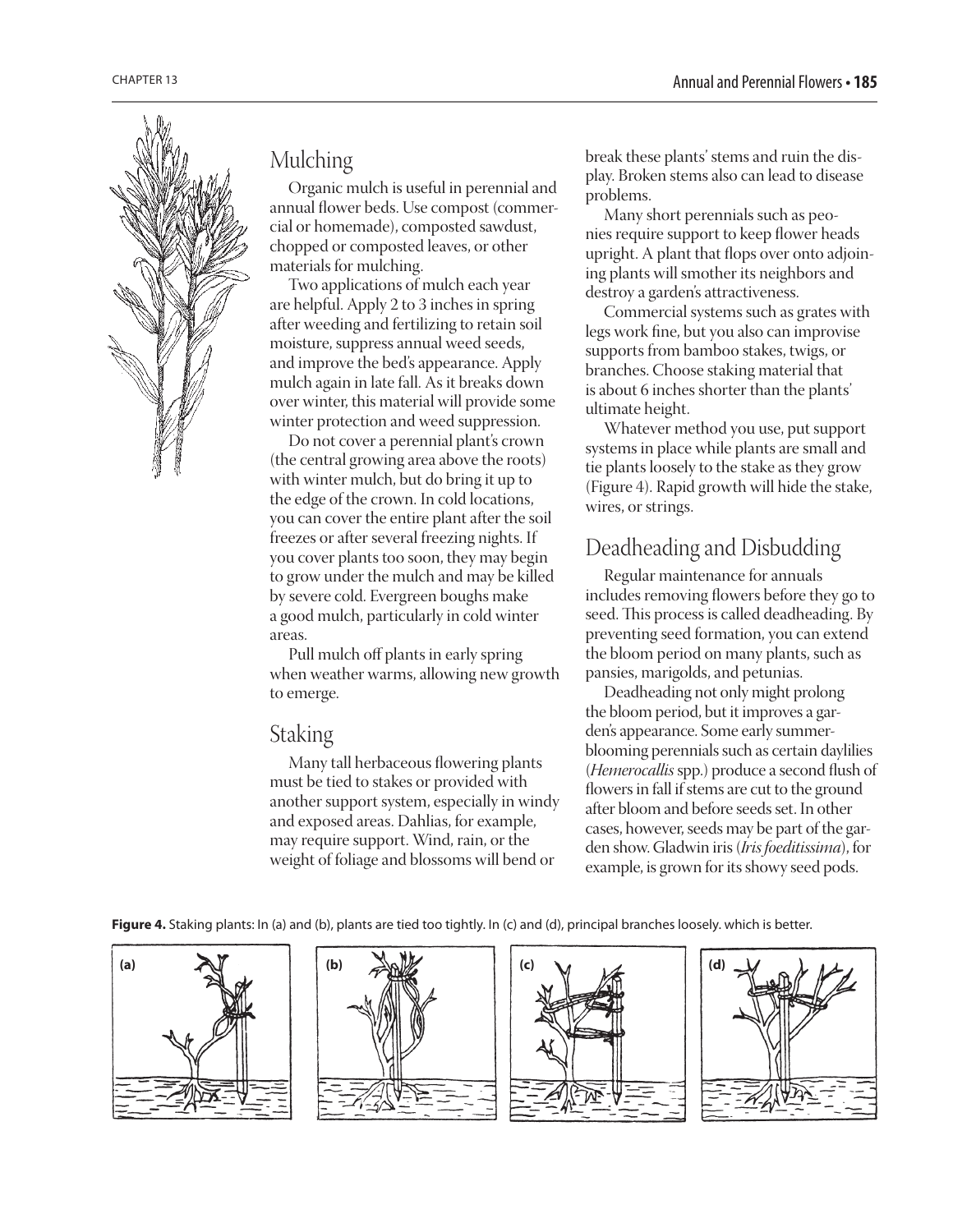## <span id="page-9-0"></span>Fall Cleanup

Late fall maintenance generally includes cutting back dead stems of herbaceous perennials and pulling out annuals after they are killed by frost. Some gardeners leave seed heads for birds. Goldfinches love cosmos seeds, and chickadees eat sunflower seeds right off the plants if squirrels don't get them first. The seeds of many perennials, such as purple coneflower (*Echinacea purpurea*), attract birds in late summer and fall.

### Pest Management

All flower gardens eventually have some pests or diseases. Learn to use the principles of integrated pest management and concentrate on growing healthy plants. Strong plants resist disease and insect problems better than weak ones. To reduce disease infestations and cut down on hiding places for insects and other pests such as slugs, space plants properly to allow good air circulation, clean up litter and dead leaves, and control weeds.

Several diseases commonly affect annuals, bulbs, and herbaceous perennials. Powdery mildew (a fungus) attacks peonies, zinnias, roses, pansies, and many other flowering plants, producing a gray, fuzzy coating on leaves and blossoms. Tulips, lilies, and peonies contract botrytis, which affects buds and stems and destroys flowering. Pruning out diseased plant parts can help control this disease.

Whenever possible, choose disease-resistant cultivars. Check with nurseries for new cultivars of phlox and bee balm (*Monarda*) with powdery mildew resistance.

Some insects damage a wide variety of plants. For example, aphids suck juices from many flowering plants. Learn the life cycles of garden pests so that you can protect beneficial predators and minimize use of broadspectrum insecticides. Aphids, for example, have many natural enemies, including lady beetles, lacewings, wasps, and birds.

Slugs and snails attack tender shoots of bulbs, lilies, and young transplants and are often a problem where hostas are planted. Hand picking and selective use of baits can help you manage slugs. Place baits in traps rather than broadcasting them.

Consult relevant publications and experts for specific controls. Make sure you have properly identified the problem before applying any control.

## **Bulbs, Corms, Rhizomes, Tubers, and Tuberous Roots**

Many garden plants are classified botanically as bulbs, corms, rhizomes, tubers, or tuberous roots. All of these have underground organs that store food for the plant. Many, such as hyacinths, tulips, and crocuses, can survive for a time without soil around their roots, which enables them to be stored and shipped easily. Figure 5 illustrates flowers of several types of bulbs and corms.

Bulbs are composed of a thin, flattened stem surrounded by fleshy, dried leaf bases called scales. Roots grow from a basal plate. Onions, garlic, narcissus, tulips, and lilies are examples of plants that form bulbs. Slicing an onion vertically and observing the interior gives a good look at a bulb's anatomy.

Corms have solid interiors, developed from swollen stems. If you cut one, you see a homogenous mass inside. Roots form at the base. Some examples of plants that form corms are crocus, watsonia, and gladiolus.

Tubers are swollen, modified, underground stems. They don't have basal plates where the roots originate. Tubers come in various shapes and include caladium.

Tuberous roots are composed of root tissue. Dahlias and tuberous begonias are examples of plants with tuberous roots.

Rhizomes are specialized stems that grow horizontally at or just below the soil surface. German iris, lily-of-the-valley, and bamboo have rhizomes.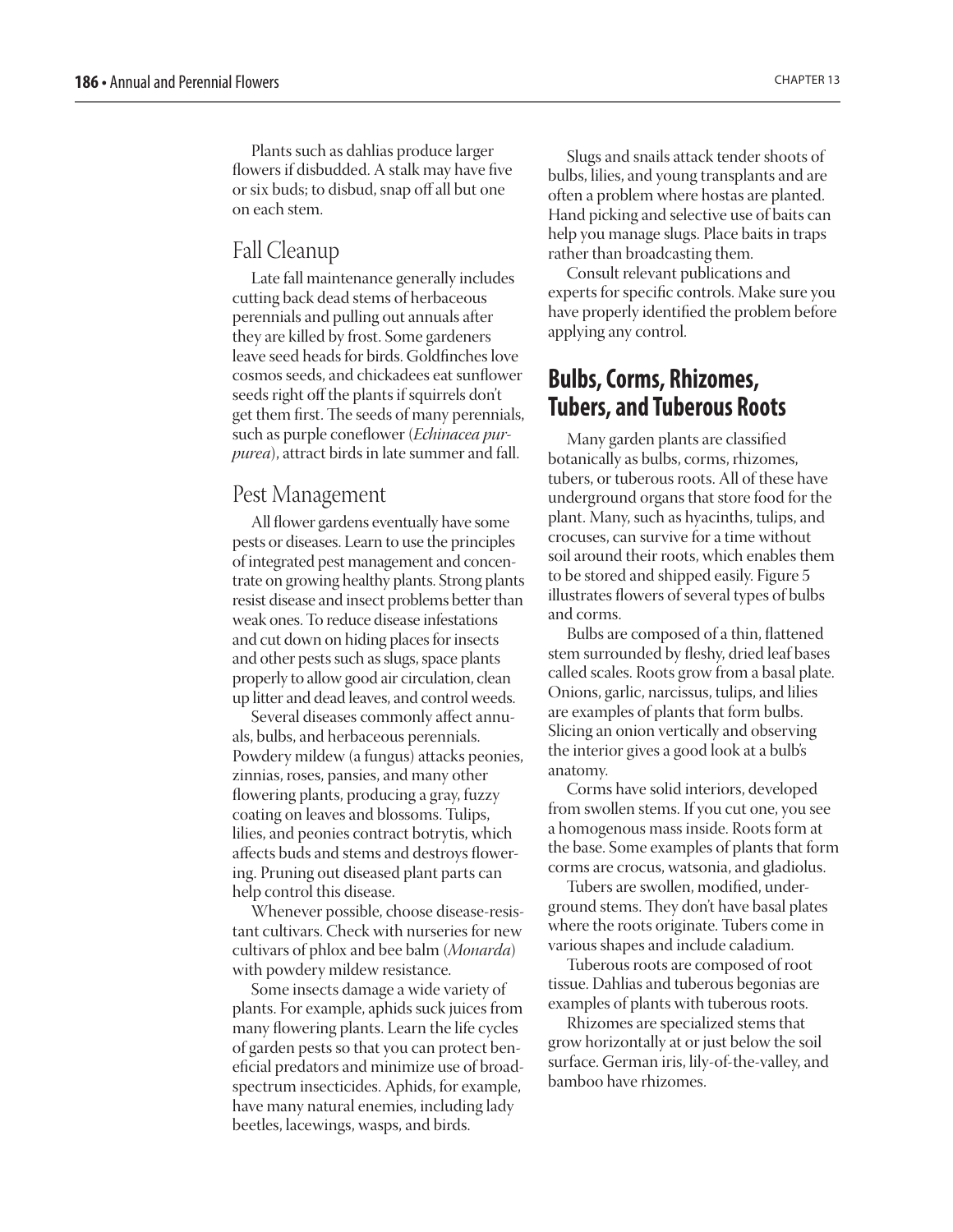

Gardeners often lump these different botanical structures under one heading, calling them all "bulbs." This loose classification works for general purposes, but the distinctions between the types make a difference in how each is propagated and stored.

Like other herbaceous ornamentals, bulbs, corms, and tubers are classified as hardy or tender. Most hardy bulbs and corms are planted in fall for early spring bloom. Crocuses, narcissus, tulips, hyacinths, and grape hyacinths define spring for many people. Lilies, which bloom in early or midsummer, may be planted in fall or early spring.

Tender bulbs, tubers, and corms generally bloom in mid-to-late summer. Examples are dahlias, tuberous begonias, and gladiolus. Plant them when the ground warms after the last frost. To keep these plants for more than one season, dig them up in the fall and store them in a frost free location.

## Selection and Storage

Choose solid, healthy plants. With lilies, tulips, and narcissus, larger bulbs yield larger blossoms. Some bargain bulbs are not worth the price, no matter how inexpensive, because they are too small to bloom well.

Purchase hardy bulbs in the fall. Don't leave bulbs in a hot car trunk while shopping; the plants may be damaged or killed. If you can't plant bulbs immediately, keep them cool and dry. Temperatures below 65°F are best for storage. Use paper sacks rather than plastic bags, since mold may develop if moisture accumulates inside the package.

After digging plants such as dahlias and cannas in the fall, store them in slightly damp peat or perlite. Do not let them completely dry out; check them regularly and dampen them if necessary.

#### **Figure 5.** Bulbs and corms offer a variety of blossoms.



| very early spring | sprino | mid-spring |  |  |
|-------------------|--------|------------|--|--|
| Rloom time        |        |            |  |  |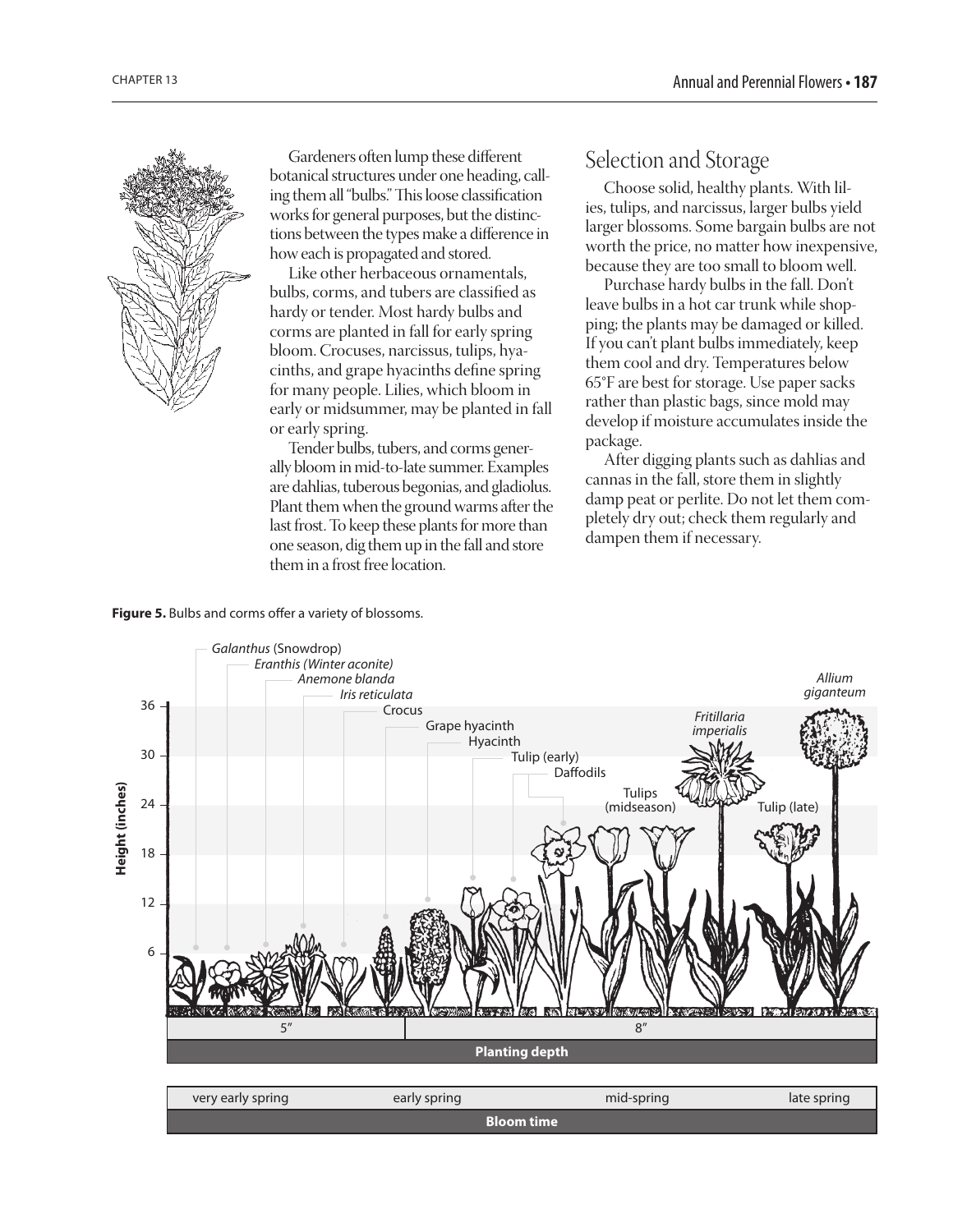<span id="page-11-0"></span>

## Site Preparation and Planting

Drainage is vital for most bulbs, corms, tubers, rhizomes, and tuberous roots. With a few exceptions, such as Japanese iris (*Iris ensata*), they rot in wet soil. Snowdrops (*Galanthus nivalis*), crocuses, narcissus, tulips, and lilies must have excellent drainage. If your garden site drains poorly, place bulbs in containers or raised beds.

Dig the soil as for annual or perennial flowers and add organic amendments such as compost. Remove all perennial weeds before planting, and watch for emerging annual weed seedlings after planting.

When planting, excavate the planting area, place fertilizer below the root level, and mix it thoroughly with soil. Slowrelease fertilizers or general 5-10-10 formulations work well for fall-planted bulbs. Do not place bulbs directly on fertilizer.

Don't plant bulbs and tubers in dry soil; roots cannot begin to grow without moisture. If the soil is very dry during fall planting, dig a hole for the bulbs, fill it with water, and allow it to drain before planting.

Planting depth depends on soil conditions. Kentucky extension publications or local nurseries can give you specific suggestions. Many growers suggest planting about three times the depth of the bulb.

Shallow-planted bulbs may frost-heave and are easily dug out by rodents, which munch on them. To prevent rodent damage, plant them in a hardware cloth "cage."

Mulch hardy bulb and corm plantings lightly with 2 to 4 inches of composted leaves, shredded fir bark, or composted sawdust. Keep mulches open and light enough to allow shoots to emerge in spring.

## Watering and Fertilizing

After planting, be sure to water the planting bed thoroughly and continue to water during periods of dry weather in the fall. Fall-planted bulbs begin to produce a root system and lack of water may severely damage the bulbs.

Fertilize spring bloomers when they are about an inch tall, using a 5-10-10 granular formula or a liquid fertilizer. In dry areas, water spring-blooming bulbs after flowering ends. Let the leaves wither naturally and don't pull them out until they are brown. Move spring-blooming bulbs and corms only after all foliage has ripened (usually in late summer).

## **Specialized Herbaceous Flower Gardens**

Specialized herbaceous flower gardens include container plantings, bog gardens, and water gardens.

### Container Plantings

Almost all gardeners have some form of container plantings, often in addition to other types of gardens. Containers allow even those with limited space such as a rooftop, balcony, or front stoop to have vigorous gardens.

The potting material contributes vitally to the success of container plants. Plant roots must get sufficient air. If the soil is too dense, it packs down, contributing to root rot or other difficulties. Be sure to use a potting material that contains sufficient gritty particles in the form of pumice, perlite, or vermiculite. Garden soil doesn't work well in containers because watering packs it and reduces available oxygen.

Choose a container suited to the plant's eventual size, and be sure it has sufficient drainage holes in the bottom. Scrub pots well. Do not add a layer of gravel or other material to the bottom of the pot; this practice actually reduces drainage. Fill the clean pot full of potting soil.

You can reuse potting mixes year after year unless the plants in them were seriously diseased. Before replanting, dump the mix out of the pot, aerate it, and add new grit if necessary.

Annuals grown in containers will require more frequent fertilization. Regular watering will leach the initially applied nutrients from the soil. Follow the package directions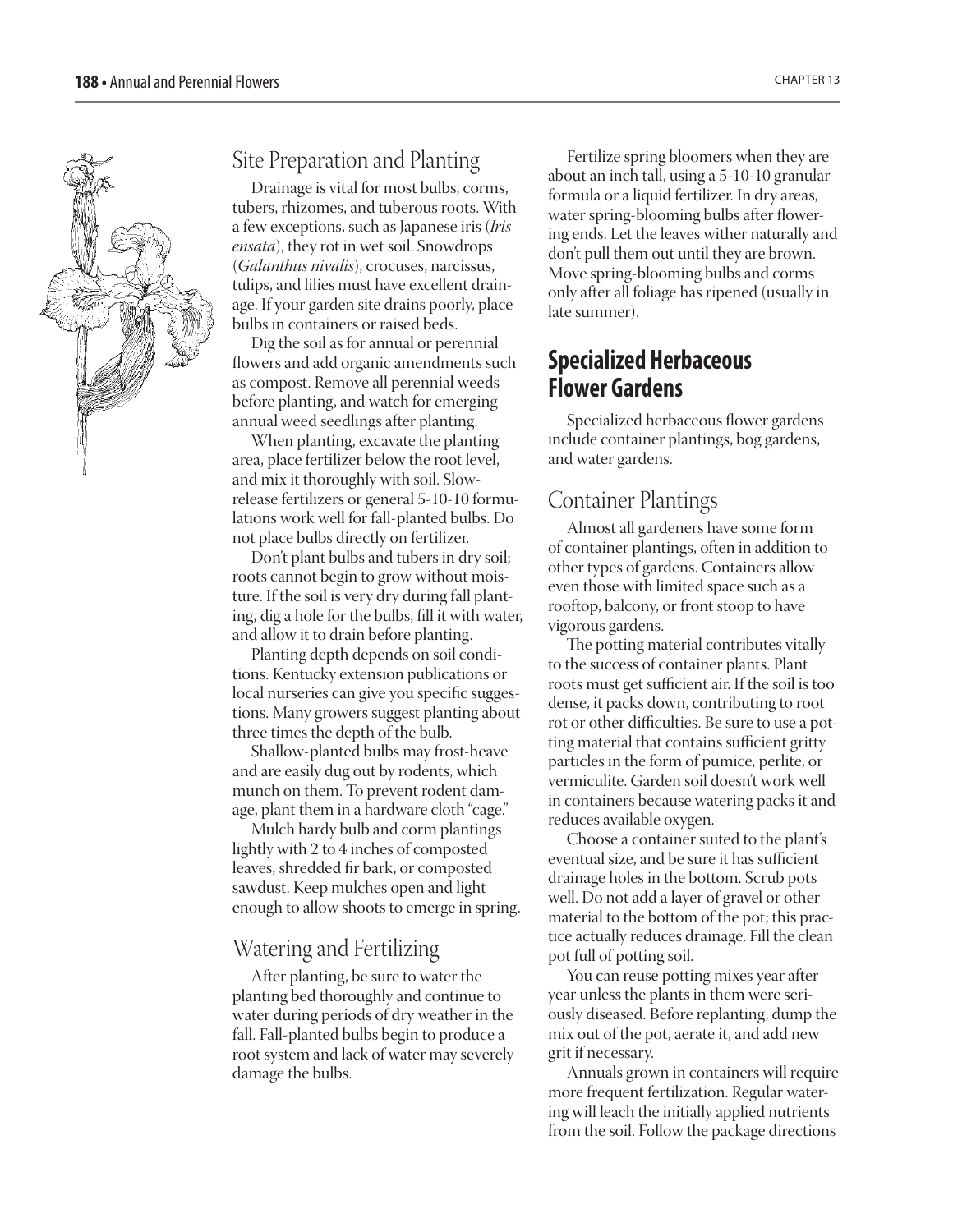<span id="page-12-0"></span>for slow release fertilizers. An additional. application may be necessary mid way though the growing season. If water soluble fertilizers are being applied follow the label recommendations for how frequently this should be applied. Remember, plants grown in containers will require regular watering. When watering plants be sure to water thoroughly and then allow the plants to dry out before watering again. Smaller containers such as hanging baskets may require watering twice a day to maintain vigor during the heat of the summer. Generally, the larger the container the less frequently it will need to be watered.

## Bog and Water Gardens

Small fountains, pools, and other water features are increasingly popular in gardens. Many herbaceous perennials adapt well to water gardening. A pool can be surrounded with Japanese iris (*Iris ensata*), ligularia (*Ligularia dentata*), rodgersia (*Rodgersia podophylla*), and adapted native plants. A barrel with a fountain bubbler can hold water lilies, many of which are winter-hardy, even in cold climates.

Some gardeners place a simple, shallow bowl of water in the garden to reflect the sky. Water features also attract wildlife, especially birds.

## **For More Information**

#### UK Extension Publications

HO-65, *Annual Flowers* HO-76, *Perennials for Sunny Locations* HO-77, *Perennials for Shady Locations* HO-80, *Spring, Summer, and Fall Bulbs*

#### Books

- Armitage, A.M., *Armitage's Manual of Annuals, Biennials, and Half-Hardy Perennials* (Timber Press, Portland OR, 2001).
- Armitage, A.M., *Armitage's Garden Annuals* (Timber Press, Portland OR, 2004)
- Armitage, A.M. *Herbaceous Perennial Plants: A Treatise on Their Identification, Culture, and Garden Attributes,* 3rd ed. (Stipes Pub Lic., 2008).
- Bloom, A. *Alan Bloom's Hardy Perennials*  (Batsford, London, 1991).
- *Eyewitness Garden Handbooks: Perennials*, 1st American ed. (DK Publishing, New York, 1996).
- Elliott, J. *The Smaller Perennials* (Timber Press, Portland, OR, 1997).
- Hansen, R., and F. Stahl. *Perennials and Their Garden Habitats,* 4th ed. (Timber Press, Portland, OR, 1993).
- Harper, P. *Designing with Perennials* (Macmillan, New York, 1990).
- Harper, P., and F. McGourty. *Perennials: How to Select, Grow, and Enjoy* (HP Books, Tucson, 1985).
- Hartmann, H.T. *Plant Propagation: Principles and Practices,* 7th ed. (Prentice Hall, Englewood Cliffs, NJ, 2001).
- Hobhouse, P. *Color in Your Garden* (Little, Brown, and Co., New York, 1985).
- Lloyd, C., and G. Rice. *Garden Flowers from Seed* (Timber Press, Portland, OR, 1994).

Macunovich, J. *Caring for Perennials: What to Do and When to Do It* (Storey Publishing, Pownal, VT, 1997).

- Phillips, R., and M. Rix. *The Random House Book of Perennials*, 2 vols. (Random House, New York, 1991).
- Raven, S. *The Cutting Garden: Growing and Arranging Garden Flowers* (Frances Lincoln, Pleasantville, NY, 2006).
- Rix, M. *Growing Bulbs* (Timber Press, Portland, OR, 1986).
- Thomas, G.S. *Perennial Garden Plants or the Modern Florilegium*, 3rd ed., revised (Sagapress, with Timber Press, Portland, OR, 1990).
- Wilson, J.W. *Landscaping with Container Plants* (Houghton Mifflin, Boston, 1990).

#### Periodicals

*Fine Gardening* www.finegardening.com *Garden Design* www.gardendesign.com *Gardens Illustrated* www.gardensillustrated. com *Horticulture* www.hortmag.com